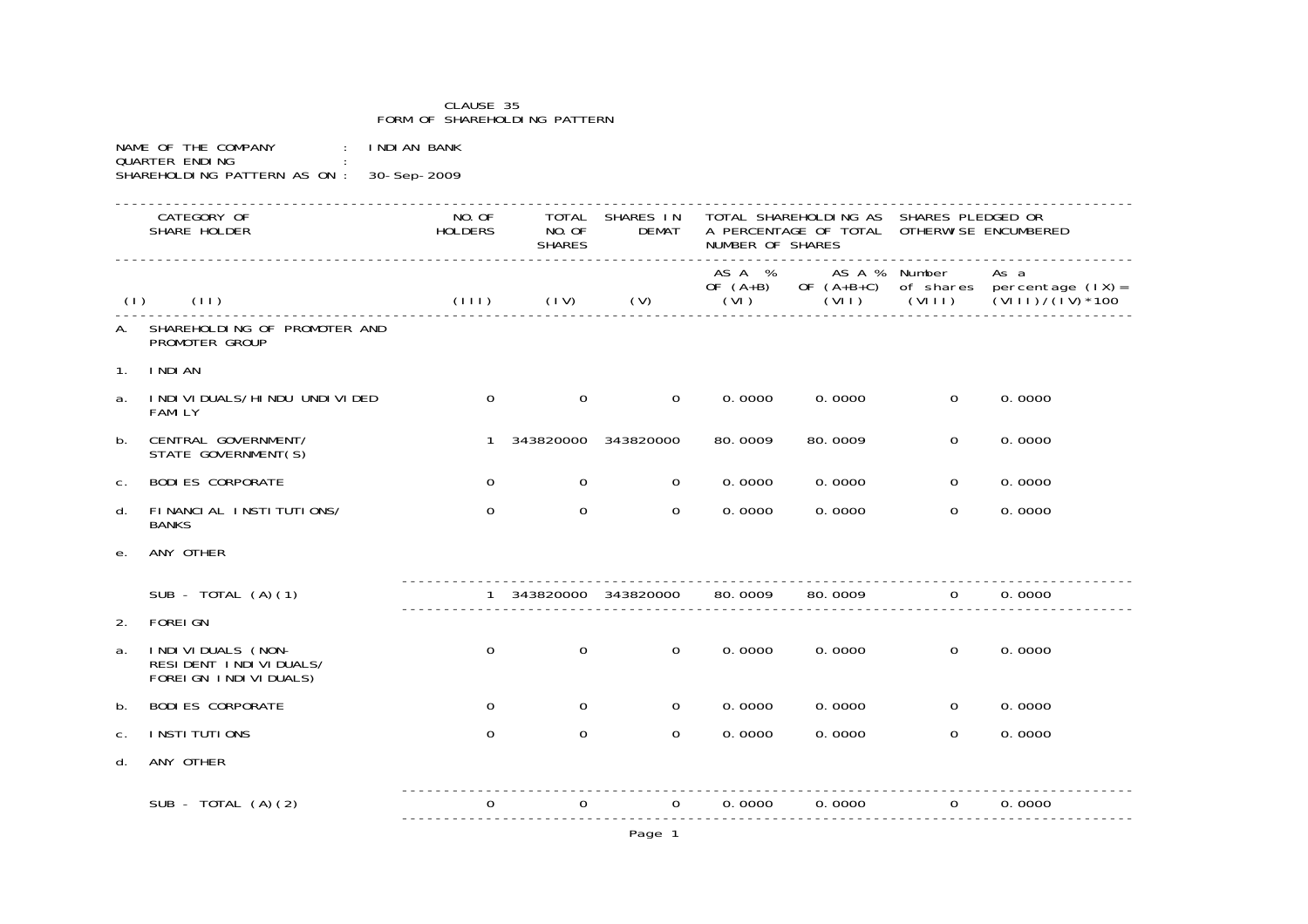|                | TOTAL SHARE HOLDING OF<br>PROMOTER AND PROMOTER<br>GROUP $(A) = (A)(1)+(A)(2)$                       |                   | 1 343820000 343820000            |                    | 80.0009          | 80,0009                | $\Omega$                                                                              | 0.0000                                                                              |
|----------------|------------------------------------------------------------------------------------------------------|-------------------|----------------------------------|--------------------|------------------|------------------------|---------------------------------------------------------------------------------------|-------------------------------------------------------------------------------------|
|                |                                                                                                      |                   |                                  |                    |                  |                        |                                                                                       |                                                                                     |
|                | CATEGORY OF<br>SHARE HOLDER                                                                          | NO. OF<br>HOLDERS | TOTAL<br>NO. OF<br><b>SHARES</b> | SHARES IN<br>DEMAT | NUMBER OF SHARES |                        | TOTAL SHAREHOLDING AS SHARES PLEDGED OR<br>A PERCENTAGE OF TOTAL OTHERWISE ENCUMBERED |                                                                                     |
| (1)            | (11)                                                                                                 | $(111)$ $(11)$    |                                  | (V)                | ASA %<br>(VI)    | AS A % Number<br>(VII) | (VIII)                                                                                | As a<br>OF $(A+B)$ OF $(A+B+C)$ of shares percentage $(IX)$ =<br>$(VIII)/(IV)^*100$ |
| В.             | PUBLIC SHAREHOLDING                                                                                  |                   |                                  |                    |                  |                        |                                                                                       |                                                                                     |
| $\mathbf{1}$ . | I NSTI TUTI ONS                                                                                      |                   |                                  |                    |                  |                        |                                                                                       |                                                                                     |
| a.             | MUTUAL FUNDS/UTI                                                                                     | 45                | 12040681                         | 12040681           | 2.8016           | 2.8016                 | NA.                                                                                   | <b>NA</b>                                                                           |
| b.             | FINANCIAL INSTITUTIONS/<br><b>BANKS</b>                                                              | 9                 | 3573661                          | 3573661            | 0.8315           | 0.8315                 | NA                                                                                    | NA.                                                                                 |
| C.             | CENTRAL GOVERNMENT/<br>STATE GOVERNMENT(S)                                                           | $\Omega$          | 0                                | $\Omega$           | 0.0000           | 0.0000                 | NА                                                                                    | <b>NA</b>                                                                           |
| d.             | VENTURE CAPI TAL FUNDS                                                                               | $\mathbf 0$       | $\mathbf 0$                      | $\mathbf 0$        | 0.0000           | 0.0000                 | NА                                                                                    | NА                                                                                  |
| е.             | <b>I NSURANCE COMPANIES</b>                                                                          | $\Omega$          | $\mathbf 0$                      | $\Omega$           | 0.0000           | 0.0000                 | NA.                                                                                   | NА                                                                                  |
| f.             | FOREI GN INSTITUTIONAL<br><b>INVESTORS</b>                                                           | 101               | 43040369                         | 43040369           | 10.0147          | 10.0147                | NA.                                                                                   | NA.                                                                                 |
| g.             | FOREI GN VENTURE<br>CAPI TAL INVESTORS                                                               | $\mathbf 0$       | $\mathsf{O}\xspace$              | $\Omega$           | 0.0000           | 0.0000                 | NA.                                                                                   | NА                                                                                  |
| h.             | ANY OTHER                                                                                            |                   |                                  |                    |                  |                        |                                                                                       |                                                                                     |
|                | SUB - TOTAL $(B)(1)$                                                                                 | 155               | 58654711                         | 58654711           | 13.6479          | 13.6479                | NA.                                                                                   | NA.                                                                                 |
| 2.             | NON-INSTITUTIONS                                                                                     |                   |                                  |                    |                  |                        |                                                                                       |                                                                                     |
| a.             | <b>BODI ES CORPORATE</b>                                                                             | 750               | 11578038                         | 11578038           | 2.6940           | 2.6940                 | Na                                                                                    | <b>NA</b>                                                                           |
| b.             | I NDI VI DUALS -<br>I I NDI VI DUAL SHAREHOLDERS<br>HOLDING NOMINAL SHARE CAPITAL<br>UPTO RS. 1 LAKH | 76854             | 12306403                         | 12305041           | 2.8634           | 2.8634                 | Na                                                                                    | NA.                                                                                 |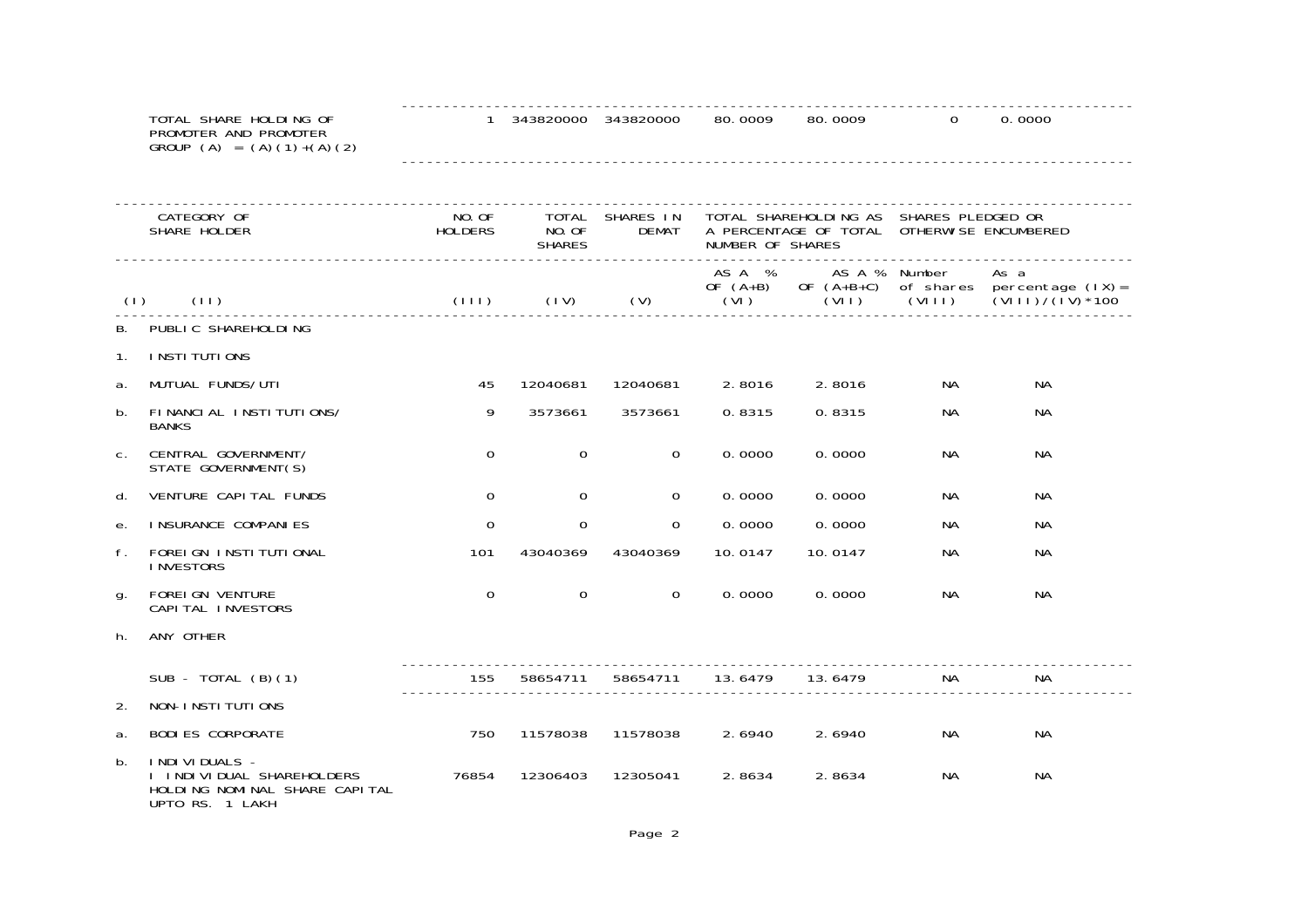|        | <b>II INDIVIDUAL SHAREHOLDERS</b><br>HOLDING NOMINAL SHARE CAPITAL<br>IN EXCESS OF RS. 1 LAKH                                                                                                   | 21                                                                                          | 2210395                                                      | 2210395                                                              | 0.5143                                                   | 0.5143                                                   | Na                                                                           | NA.                                         |  |  |
|--------|-------------------------------------------------------------------------------------------------------------------------------------------------------------------------------------------------|---------------------------------------------------------------------------------------------|--------------------------------------------------------------|----------------------------------------------------------------------|----------------------------------------------------------|----------------------------------------------------------|------------------------------------------------------------------------------|---------------------------------------------|--|--|
| C.     | ANY OTHER<br><b>CLEARING MEMBERS</b><br>DI RECTORS AND THEIR RELATIVES<br>Escrow Account<br>HI NDU UNDI VI DED FAMI LI ES<br>NON RESIDENT INDIANS<br>OVERSEAS CORPORATE BODIES<br><b>TRUSTS</b> | 228<br>$-5$<br>$\overline{1}$<br>ا<br>1103<br>793<br>$\begin{array}{c} 1 \\ 14 \end{array}$ | 365482<br>2186<br>10330<br>298355<br>460084<br>9630<br>54386 | 365482<br>1986<br>10330<br>298355<br>460084<br>9630<br>9630<br>54386 | 0.0850<br>0.0005<br>0.0024<br>0.0694<br>0.1070<br>0.0022 | 0.0850<br>0.0005<br>0.0024<br>0.0694<br>0.1070<br>0.0022 | NA<br>NA.<br>NA.<br>Na<br>Na<br>NA                                           | NA.<br>NА<br>NA.<br>NA.<br>NA.<br>NА<br>NA. |  |  |
|        |                                                                                                                                                                                                 |                                                                                             |                                                              |                                                                      |                                                          |                                                          | NA                                                                           | <b>NA</b>                                   |  |  |
|        | SUB - TOTAL $(B)(2)$                                                                                                                                                                            |                                                                                             |                                                              |                                                                      |                                                          |                                                          |                                                                              |                                             |  |  |
|        | TOTAL PUBLIC SHAREHOLDING<br>$(B) = (B) (1) + (B) (2)$                                                                                                                                          | 79925                                                                                       |                                                              | 85950000 85948438 19.9990 19.9990                                    |                                                          |                                                          | NA                                                                           | NA                                          |  |  |
|        | TOTAL $(A)+(B)$                                                                                                                                                                                 |                                                                                             |                                                              |                                                                      |                                                          |                                                          | 79926 429770000 429768438 100.0000 100.0000 0                                | 0.0000                                      |  |  |
| C.     | SHARES HELD BY<br>CUSTODI ANS AND AGAINST<br>WHI CH DEPOSI TORY RECEI PTS<br>HAVE BEEN ISSUED                                                                                                   | $\Omega$                                                                                    | $\mathbf{O}$                                                 | $\Omega$                                                             | 0.0000                                                   |                                                          | 0.0000<br>NA.                                                                | NA.                                         |  |  |
|        | GRAND TOTAL $(A)+(B)+(C)$                                                                                                                                                                       |                                                                                             |                                                              |                                                                      |                                                          |                                                          | ----------------------------------<br>$79926$ 429770000 429768438 100.0000 0 | 0.0000                                      |  |  |
|        | <b>I NDI AN BANK</b><br>(1) (b) STATEMENT SHOWING SHAREHOLDING OF PERSONS BELONGING TO THE CATEGORY "PROMOTERS AND PROMOTER GROUP" - 30-Sep-2009                                                |                                                                                             |                                                              |                                                                      |                                                          |                                                          |                                                                              |                                             |  |  |
|        | TOTAL SHARES HELD   SHARES PLEDGED OR OTHERWISE ENCUMBERED                                                                                                                                      |                                                                                             |                                                              |                                                                      |                                                          |                                                          |                                                                              |                                             |  |  |
| SL. NO | NAME OF THE SHARE HOLDER                                                                                                                                                                        |                                                                                             |                                                              | NUMBER   AS A % OF<br>GRAND TOTAL  <br>$(A)+(B)+(C)$                 |                                                          | <b>NUMBER</b>                                            | AS A<br>PERCENTAGE                                                           | AS A % OF<br>GRAND TOTAL                    |  |  |
| (1)    | (11)                                                                                                                                                                                            |                                                                                             |                                                              | $\vert$ (III) $\vert$ (IV)                                           |                                                          |                                                          |                                                                              |                                             |  |  |
|        | PRESIDENT OF INDIA                                                                                                                                                                              |                                                                                             |                                                              |                                                                      |                                                          |                                                          | $0.0000$ $0.0000$                                                            |                                             |  |  |
|        |                                                                                                                                                                                                 | TOTAL 343820000                                                                             |                                                              | 80.0009                                                              |                                                          |                                                          | $\Omega$<br>0.0000                                                           | 0.0000                                      |  |  |
|        | INDIAN BANK                                                                                                                                                                                     |                                                                                             |                                                              |                                                                      |                                                          |                                                          |                                                                              |                                             |  |  |

INDIAN BANK (I)(c) STATEMENT SHOWING SHAREHOLDING OF PERSONS BELONGING TO THE

Page 3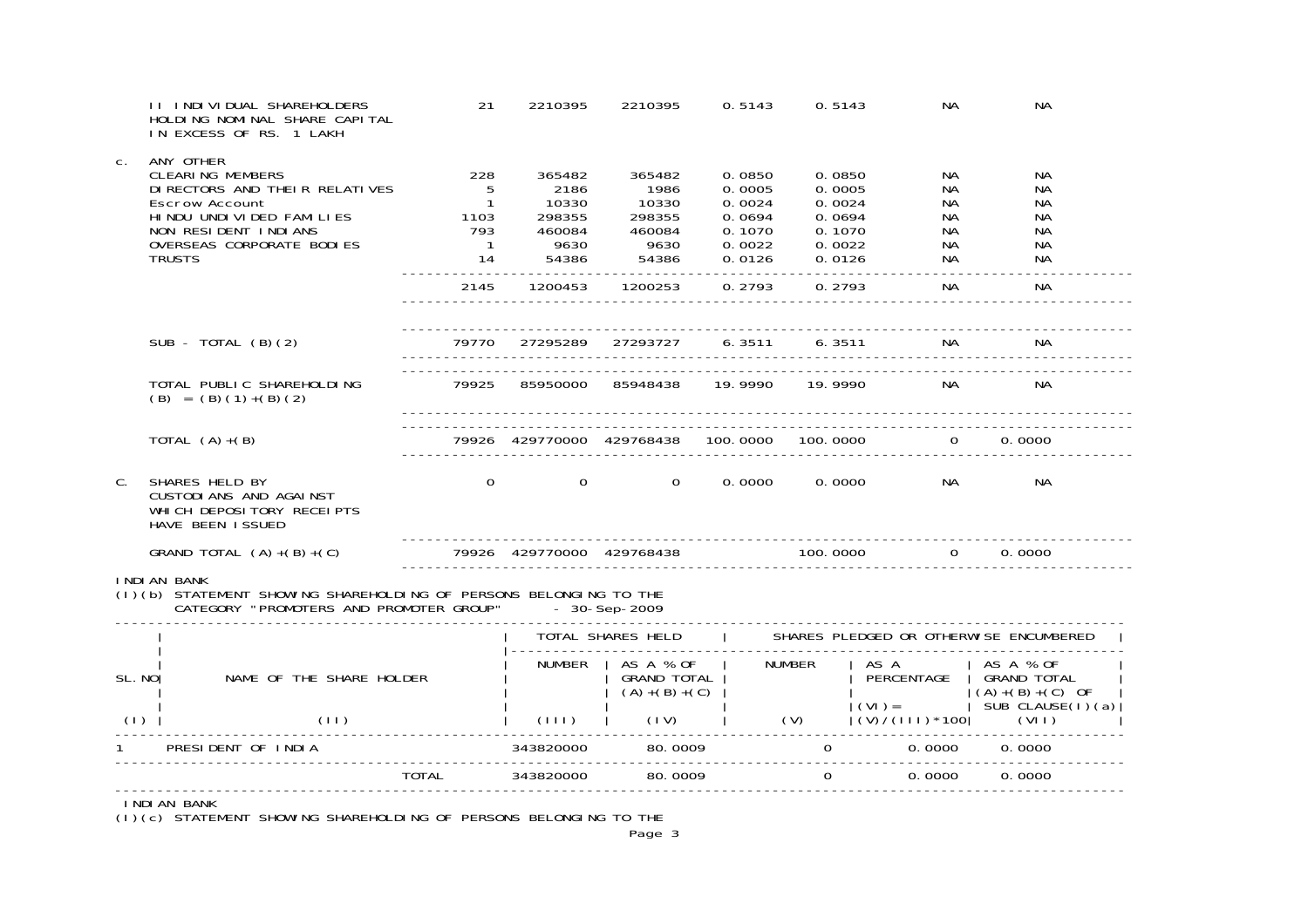|   | CATEGORY "PUBLIC" AND HOLDING MORE THAN 1% OF THE TOTAL                                                                                                                                                                                 |      |  | $-30 - Sep - 2009$                                                                                                                                     |         |                                                                                                                                                                                                                                                                 |
|---|-----------------------------------------------------------------------------------------------------------------------------------------------------------------------------------------------------------------------------------------|------|--|--------------------------------------------------------------------------------------------------------------------------------------------------------|---------|-----------------------------------------------------------------------------------------------------------------------------------------------------------------------------------------------------------------------------------------------------------------|
|   | SL. NO NAME OF THE SHARE HOLDER                                                                                                                                                                                                         |      |  | NUMBER OF SHARES AS A % OF TOTAL<br>SHARES NUMBER OF SHARES {i.e.,<br>GRAND TOTAL $(A)+(B)+(C)$<br>I NDI CATED IN STATEMENT<br>AT PARA $(1)(a)$ ABOVE} |         |                                                                                                                                                                                                                                                                 |
| 1 | <b>EMSAF- MAURITIUS</b>                                                                                                                                                                                                                 |      |  |                                                                                                                                                        |         |                                                                                                                                                                                                                                                                 |
|   | 2 BARCLAYS CAPITAL MAURITIUS LIMITED 5162735 1.2012<br>3 BIRLA SUN LIFE INSURANCE COMPANY LIMITED 4977603 1.1582                                                                                                                        |      |  |                                                                                                                                                        |         |                                                                                                                                                                                                                                                                 |
|   |                                                                                                                                                                                                                                         |      |  |                                                                                                                                                        |         |                                                                                                                                                                                                                                                                 |
|   | I NDI AN BANK<br>(I)(d) STATEMENT SHOWING DETAILS OF LOCKED-IN SHARES -30-Sep-2009                                                                                                                                                      |      |  |                                                                                                                                                        |         |                                                                                                                                                                                                                                                                 |
|   | SL. NO NAME OF THE SHARE HOLDER                                                                                                                                                                                                         |      |  |                                                                                                                                                        | ABOVE } | CATEGORY OF NUMBER OF LOCKED-IN SHARES AS A %<br>SHAREHOLDERS LOCKED IN OF TOTAL NUMBER OF SHARES<br>(PROMOTERS / SHARES {i.e., GRAND TOTAL<br>PUBLIC) (A)+(B)+(C) INDICATED IN<br>$(A)+(B)+(C)$ INDICATED IN<br>STATEMENT AT PARA (I)(a)<br>------------------ |
|   |                                                                                                                                                                                                                                         |      |  |                                                                                                                                                        |         |                                                                                                                                                                                                                                                                 |
|   |                                                                                                                                                                                                                                         |      |  |                                                                                                                                                        |         |                                                                                                                                                                                                                                                                 |
|   | INDIAN BANK                                                                                                                                                                                                                             |      |  |                                                                                                                                                        |         |                                                                                                                                                                                                                                                                 |
|   | SL. NO TYPE OF NUMBER OF NUMBER OF SHARES UNDERLYING OUTSTANDING<br>OUTSTANDING DR OUTSTANDING SHARES DRS AS A % OF TOTAL NUMBER OF<br>(ADRS, GDRS, DRS UNDERLYING SHARES {i.e., GRAND TOTAL<br>SDRS, etc.) DRS UNDERLYING SHARES {i.e. |      |  |                                                                                                                                                        |         |                                                                                                                                                                                                                                                                 |
|   |                                                                                                                                                                                                                                         | NI L |  |                                                                                                                                                        |         |                                                                                                                                                                                                                                                                 |
|   | INDIAN BANK<br>(II)(b) STATEMENT SHOWING HOLDING OF DEPOSITORY RECEIPTS (DRs), WHERE UNDERLYING<br>SHARES ARE IN EXCESS OF 1% OF THE TOTAL NUMBER OF SHARES - 30-Sep-2009                                                               |      |  |                                                                                                                                                        |         |                                                                                                                                                                                                                                                                 |
|   | SL. NO NAME OF THE<br>DR HOLDER                                                                                                                                                                                                         |      |  |                                                                                                                                                        | ABOVE } | TYPE OF NUMBER OF SHARES UNDERLYING OUTSTANDING<br>OUTSTANDING DR SHARES DRS AS A % OF TOTAL NUMBER OF<br>(ADRS, GDRS, UNDERLYING SHARES {i.e., GRAND TOTAL<br>SDRS, etc.) OUTSTANDING (A)+(B)+(C) INDICATED IN<br>DRS STATEMENT AT PARA (                      |

Page 4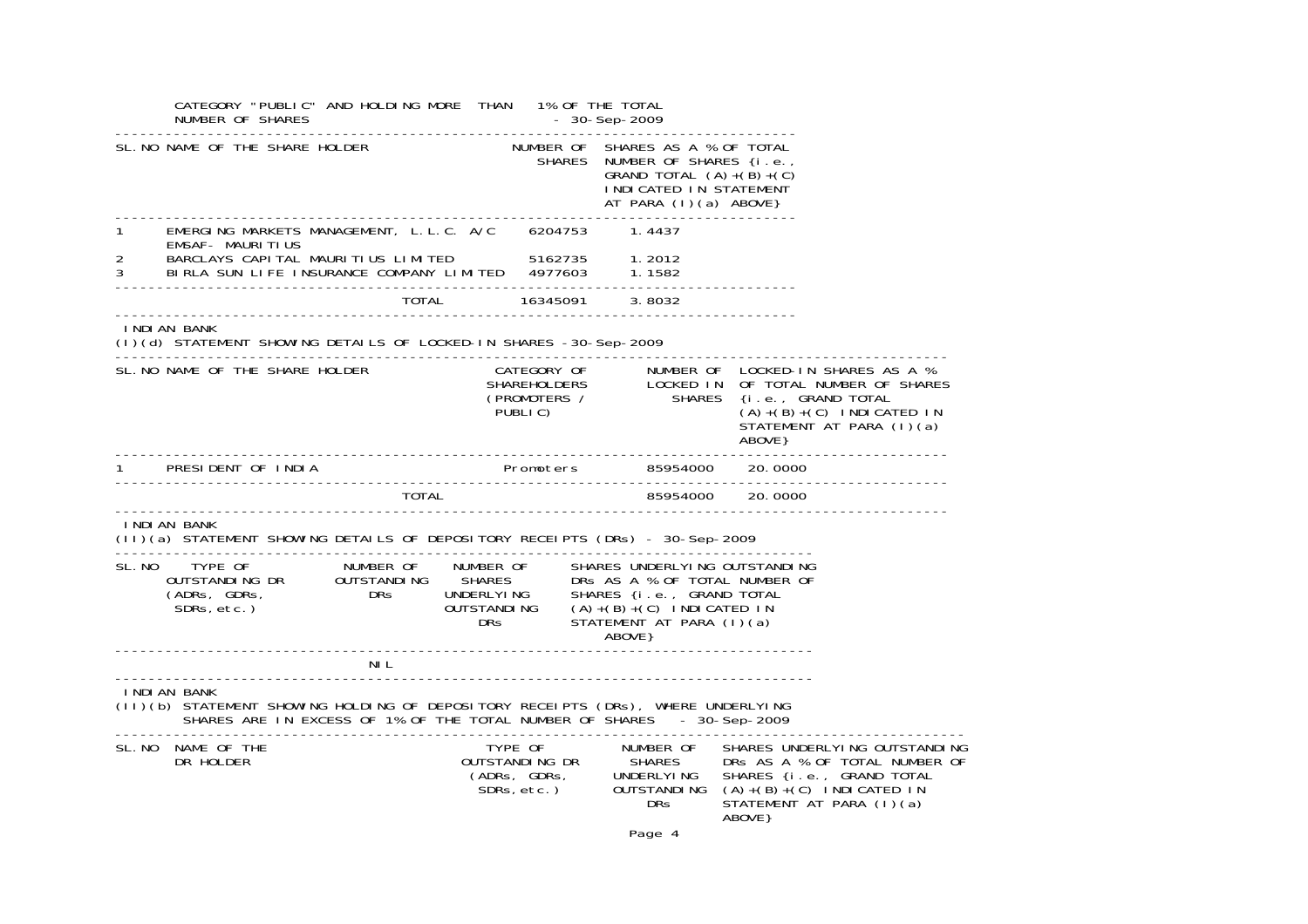| (III)(a) STATEMENT SHOWING THE VOTING PATTERN OF SHAREHOLDERS, IF MORE THAN ONE CLASS OF SHARES / SECURITIES<br>IS ISSUED BY THE ISSUER. |         |                                                                       |         |                                |                                             |                        |  |
|------------------------------------------------------------------------------------------------------------------------------------------|---------|-----------------------------------------------------------------------|---------|--------------------------------|---------------------------------------------|------------------------|--|
| CATEGORY OF<br>SHARE HOLDER                                                                                                              |         | NUMBER OF VOTING RIGHTS<br>HELD IN EACH CLASS OF<br><b>SECURITIES</b> |         | <b>RI GHTS</b><br>$(111+1V+V)$ | TOTAL VOTING   TOTAL VOTING RIGHS i.e. (VI) |                        |  |
|                                                                                                                                          | CLASS X | CLASS Y                                                               | CLASS Z |                                | AS A %                                      | AS A %                 |  |
| (11)<br>(1)                                                                                                                              | (111)   | (IV)                                                                  | (V)     | (VI)                           | OF $(A+B)$<br>(VII)                         | OF $(A+B+C)$<br>(VIII) |  |
| (A) PROMOTER AND PROMOTER GROUP                                                                                                          |         |                                                                       |         |                                |                                             |                        |  |
| $(1)$ INDIAN                                                                                                                             |         |                                                                       |         |                                |                                             |                        |  |
| (a) INDIVIDUALS/HINDU UNDIVIDED FAMILY                                                                                                   |         |                                                                       |         |                                |                                             |                        |  |
| (b) CENTRAL GOVERNMENT / STATE<br>GOVERNMENT(S)                                                                                          |         |                                                                       |         |                                |                                             |                        |  |
| (c) BODI ES CORPORATE                                                                                                                    |         |                                                                       |         |                                |                                             |                        |  |
| (d) FINANCIAL INSTITUTIONS / BANKS                                                                                                       |         |                                                                       |         |                                |                                             |                        |  |
| (e) ANY OTHER (SPECIFY)                                                                                                                  |         |                                                                       |         |                                |                                             |                        |  |
| $SUB=TOTAL(A) (1)$                                                                                                                       |         |                                                                       |         |                                |                                             |                        |  |
| (2) FOREI GN                                                                                                                             |         |                                                                       |         |                                |                                             |                        |  |
| (a) INDIVIDUALS (NON-RESIDENT<br>I NDI VI DUALS / FOREI GN I NDI VI DUALS)                                                               |         |                                                                       |         |                                |                                             |                        |  |
| (b) BODI ES CORPORATE                                                                                                                    |         |                                                                       |         |                                |                                             |                        |  |
| I NSTI TUTI ONS<br>(c)                                                                                                                   |         |                                                                       |         |                                |                                             |                        |  |
| (d) ANY OTHER                                                                                                                            |         |                                                                       |         |                                |                                             |                        |  |
| $SUB=TOTAL(A)(2)$                                                                                                                        |         |                                                                       |         |                                |                                             |                        |  |
| TOTAL SHAREHOLDING OF PROMOTER AND<br>PROMOTER GROUP $(A) = (A) (1) + (A) (2)$                                                           |         |                                                                       |         |                                |                                             |                        |  |
| (B) PUBLIC SHAREHOLDING                                                                                                                  |         |                                                                       |         |                                |                                             |                        |  |

NIL

-----------------------------------------------------------------------------------------------------